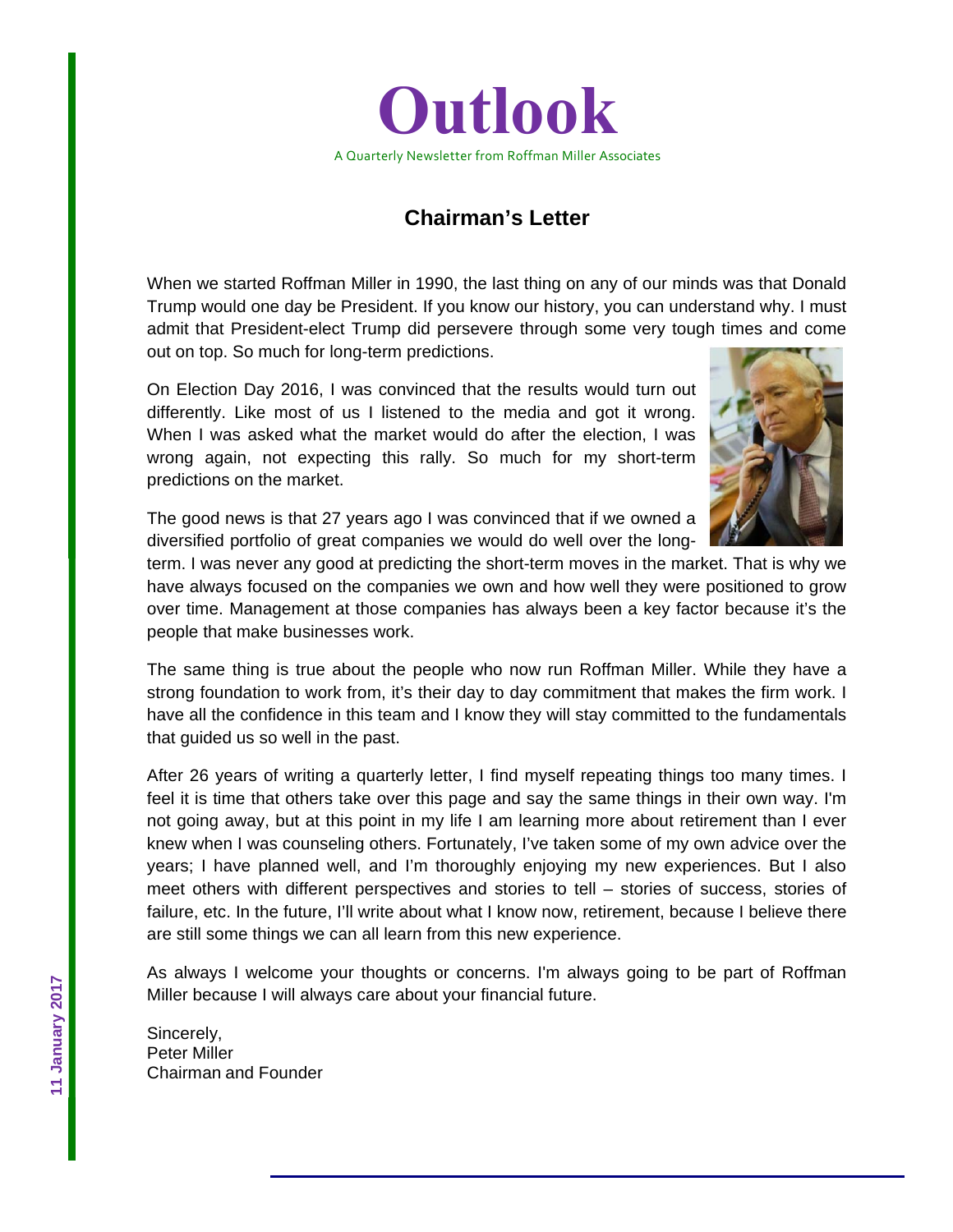# **Is a Qualified Charitable Distribution (QCD) Right For You?**

As you probably know, once you turn 70 ½ you're required to take Required Minimum Distributions (RMDs) from your IRA each year. These distributions count as taxable income. It's Uncle Sam's way of forcing you to begin paying tax on your IRA money. However, if you're planning to donate to a charity, a Qualified Charitable Distribution, or 'QCD', may be a smarter way to support your charitable cause.

A QCD allows you to make tax‐free donations of up to \$100,000 (per taxpayer, per year) from your IRA. In 2006, the rules allowing tax‐free QCDs first appeared as a temporary measure. This on‐again, off‐again provision finally became permanent in 2015.

#### So what's the big deal - if I make a charitable donation I can already take a deduction, right?

Well, yes, assuming you itemize deductions on your tax return. The biggest benefit of QCDs is that the RMD is *not included* as income and therefore doesn't increase your adjusted gross income (AGI). This reduction in your AGI and other tax benefits of QCDs may not be so obvious. For example:

- Charitable donations are only deductible up to 50% of AGI. QCDs avoid this limitation.
- If your state income tax doesn't allow for deductions of charitable donations, you essentially get it anyway because the QCD doesn't count as income as an RMD would.
- If you take the standard deduction (instead of itemized deductions) you still get the benefit of the QCD.
- The calculation to determine the taxation on your Social Security benefits is based on a modified AGI. By excluding the RMD from AGI you may reduce the amount of Social Security subject to taxes.
- The tax code is full of "phaseouts" and "floors" related to AGI. For example, medical expenses are only deductible above a 7.5% of AGI floor. Most miscellaneous deductions are deductible subject to a similar 2% of AGI floor.

#### **Four Important Points:**

- 1. You must be at least age 70  $\frac{1}{2}$  on the date of distribution.
	- Caution first time RMD takers. People may take their first RMD in the year they turn 70  $\frac{1}{2}$ . So if you turn 70  $\frac{1}{2}$  in July of 2017, you're allowed to take your first RMD as early as January of 2017 but this would disqualify it as a QCD since you have not yet turned 70 ½.
- 2. While it's permissible for the check to be mailed to the account holder, the check must be made payable directly to the charity.
	- Schwab has updated their IRA Distribution Form to easily add the charity's information.
- 3. The charitable entity must be public and meet the IRA definition of a qualified charity.
	- Private foundations, charitable supporting organizations, and donor‐advised funds are not eligible for QCDs.
- 4. You can't double‐dip. If you designate your RMD as a Qualified Charitable Distribution you can't also claim it as a charitable tax deduction, you simply exclude the amount from taxable income.

#### Kevin Cooke, Investment Manager

Note: This information is general and educational in nature. Please consult your tax professional for specific advice.

### **Important Notes**:

- *2016 Tax Form Mailings from Schwab* ‐ (1099‐DIV, 1099‐INT, 1099‐MISC, 1099‐B, 1099‐OID)
	- $\circ$  1<sup>st</sup> Mailing Early February
	- $\circ$  2<sup>nd</sup> Mailing Mid / Late February
- *1099R* ‐ Mailed Mid / Late January

*Reminder* – Please update your investment manager with your marginal & effective tax rates each year and any tax‐loss carry forwards. Realized gain / loss can be viewed on the Schwab website under the 'Positions' tab for each account.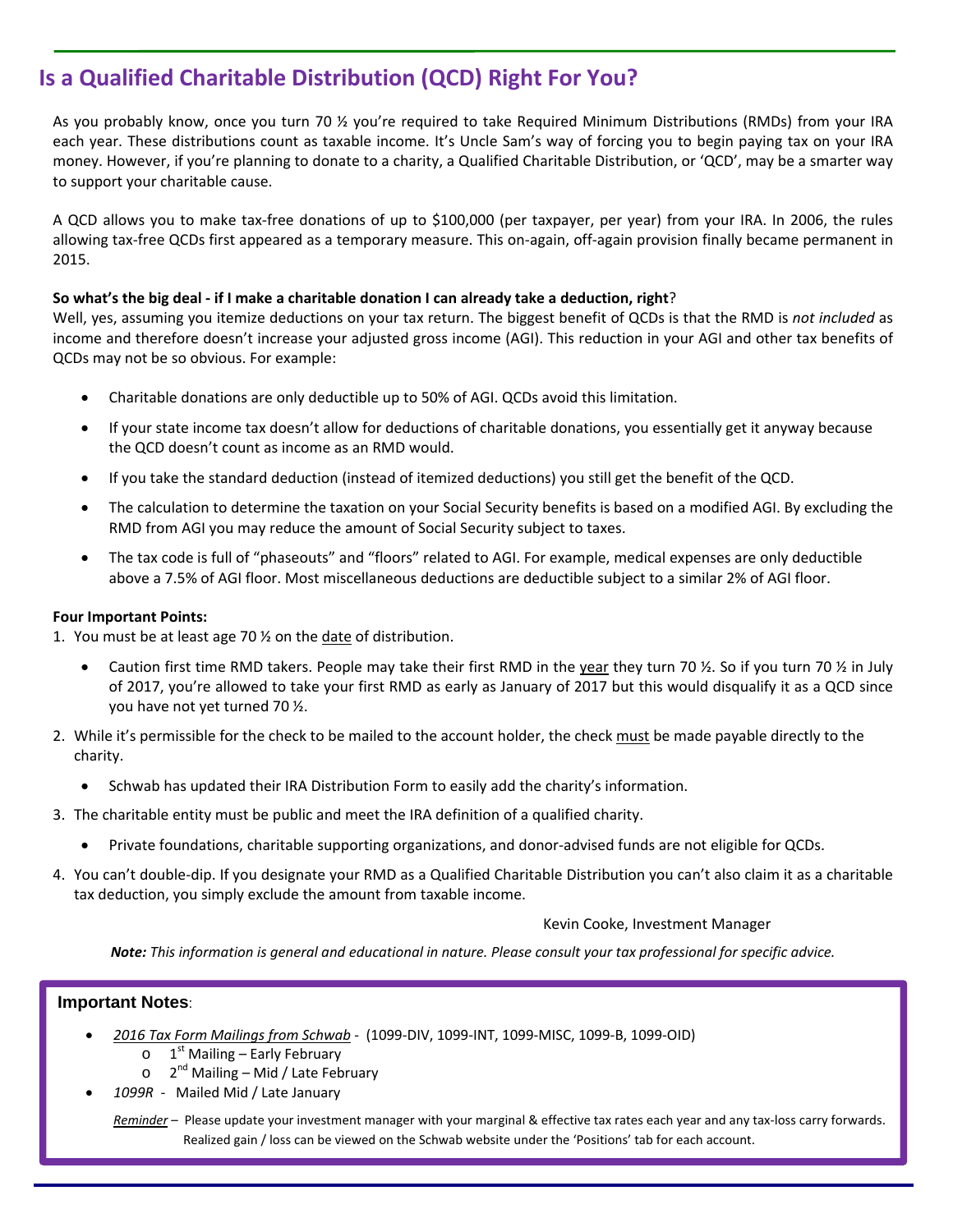## **A Hot Idea**

Does anyone remember the term, 'irrational exuberance?' Those were the words that were uttered by Alan Greenspan that came to symbolize the excesses of the late 1990s stock market, when earnings didn't seem to matter and every internet‐related IPO was going to make you rich. For those of you who waited 17 years for Microsoft to get back to \$60 per share, or are still waiting for GE to get there, you know what I mean.

Stock prices today are beginning to reflect some of the optimism of a new administration entering the White House. Beginning just after the election, certain sectors of the market lifted off and separated from the general market. That's not to say the whole market didn't enjoy some of the ride; the S&P 500 rose 4.64% between the election and the end of the year, nearly half of the entire year's gain. Financials, though, rose 16.5% on average during the 'Trump rally' at year end. Some holdings that we follow, like Discover Financial Services (parent company of the Discover card), rose as much as 28% in the final two months. Telecommunication companies (AT&T, Verizon) also saw their prices advance by double digit percentages post-election, and the Energy sector did well also. The common theme here is that these industries are heavily regulated by the federal government and investors feel that the incoming administration, along with a potentially friendly congress, will ease the burden and allow companies to operate more freely (which theoretically means more profits).

While we cannot ignore the large global economic forces that change the way companies operate, like the internet or the rise of Chinese consumers, it is risky to bet on a particular premise (like lower corporate taxes or deregulation) that may or may not come to fruition. It remains today, as it did in the late '90s, most important to focus on how a company's management adapts to the current business environment, and what is a reasonable price to pay for that business.

I recently met with Starbucks CEO Howard Schultz and his management team in New York. This company probably doesn't need an introduction, but Starbucks is a restaurant company that operates over 25,000 stores worldwide, employing 300,000 employees ('partners' is how they're referred to), and serves 90 million customers *each week*. Starbucks Corporation has a succinct goal: To elevate the coffee experience, exceed customer expectations, and as a result elevate the value of the Starbucks brand.

Starbucks has been around since 1971. When the company went public in 1992, there were 192 stores. Today the company believes there is still much more room to grow; but the competition today is tougher than ever, and the retail environment has changed forever.

How many of Starbucks' competitors do you see in a day? If you're not driving past one Dunkin Donuts after another, or a McDonald's, then you're seeing their commercials on TV and receiving their coupons in your Sunday newspaper. You typically don't see Starbucks advertising though. From the beginning Howard Schultz understood that his coffeehouses were not just about the product; they were about creating a feeling of connection – a third place to go between the other places you spend your time, home and work. Marketing and advertising were approached differently than in the past. Over the years they have gotten the formula right - \$20 billion in annual sales proves that.

Still, keeping customers loyal is challenging if you don't stay out in front of the competition. It is estimated that one out of every six adults in the US received a Starbucks gift card during the 2015 holiday season. That's powerful. But it's not by accident. When Starbucks noticed that the retailing methods of the past, like advertising and couponing, were no longer going to be as effective, they went digital and mobile. Now, loyal cardholders can register their gift cards with their mobile app and earn rewards for their loyalty. When it seemed harder to get people to actually leave their homes or offices to shop, Starbucks created mobile-order-and-pay. Now, from your cell phone, you can place your order, pay for it, earn rewards, and avoid standing in line by just dropping into any nearby store for pickup. Not only does that remove barriers to sales, but now Starbucks knows your buying patterns and can tailor its marketing to your individual tastes. There are no more mass email advertisements to Starbucks' Rewards members... the company uses artificial intelligence to anticipate the best way to get you to spend more, through individualized incentives using discounts and rewards. The program is working, and same store sales have grown an average of 7% per year over the past five years.

Starbucks trades today at about 23x next year's earnings. That's a bit pricey when compared to the average S&P 500 stock. The difference however is in what Starbucks plans to accomplish over the next five years: open 12,000 new stores and grow revenues 10%/year. If things go as planned, that would lead to 15‐20% annual earnings per share growth, roughly double the growth rate of the general market. This is an ambitious plan; it involves opening one new Starbucks every 17  $\frac{1}{2}$  hours in China over the next 1,800 days – just think about the logistics required to do that (securing land, permits, material, training employees, etc.). And it involves a new concept store, *Reserve*, which will attract more late-night business with a larger footprint, more tables, a better food selection, and a spirits bar. Those are just two parts of a larger plan.

Given the talented management team at Starbucks, I believe they can accomplish some ambitious goals. The company is just as shareholderfocused as it is customer‐focused: in 2016 the board increased the dividend by 25%, and over the past five years the dividend has increased by over 290%. That's something to get exuberant about. The matrix of the matrix of the Mark Frombach